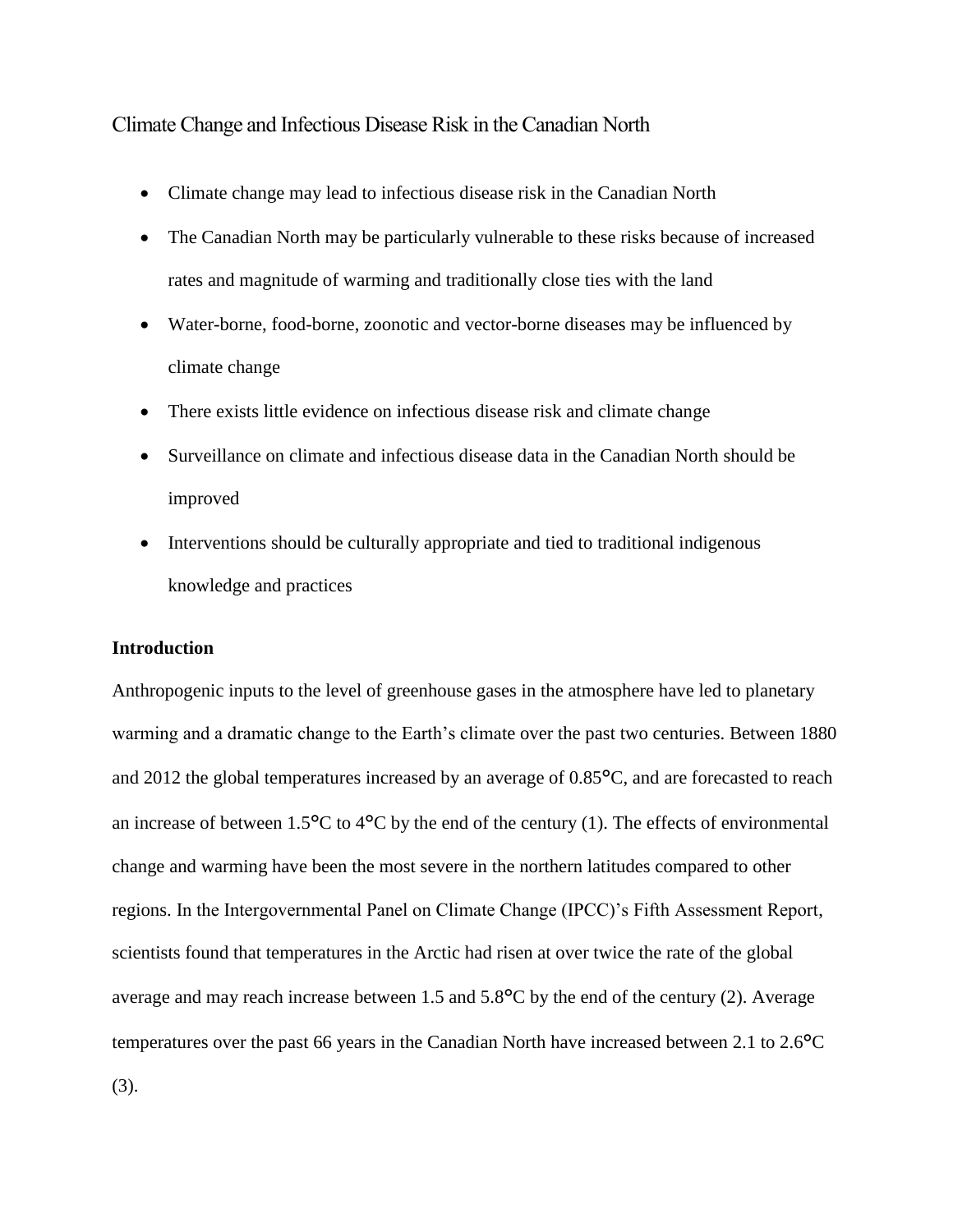The Canadian North, or Arctic, is defined as the area north of 60° latitude, plus northern Quebec and Labrador (4). It is the traditional homeland of the indigenous peoples who have inhabited the area for thousands of years, and differs from other regions in Canada in that there is a considerable indigenous population compared to the non-indigenous population (5).

Climate warming in the Canadian Arctic has resulted in environmental changes that have wideranging impacts. Warmer temperatures have led to reduced extent and thickness of sea ice, delayed sea ice formation, earlier springmelt and melting permafrost, all of which reduce ecosystem functioning and limit the ability of communities in the Arctic to sustain themselves through traditional food practices (3,4). Moreover, Arctic and subarctic areas are expected to see increased frequency, intensity and duration of precipitation (6) accompanied by an increased frequency of extreme weather events (7).

Climate and weather are known drivers of infectious disease (1,4). Changes in precipitation could put communities at increased risk of water-borne infectious diseases (6). Foodborne illnesses may be exacerbated by increased temperatures resulting in food spoilage, increased germination and proliferation of some disease organisms (8). There are many pathways through which climate increases the incidence of vector-borne disease, through shifting the geographic range of disease vectors and promoting favourable conditions for vector and pathogen survival and reproduction (1).

Aside from climate change, there are a set of conditions particular to the Canadian Arctic that may put the mainly indigenous communities living there at increased risk of climate-driven infectious diseases. Indigenous populations have a close relationship with the land, and often depend on their natural environments for their livelihood. Traditional food gathering, hunting practices and reliance on the land may put indigenous populations at increased risk of exposure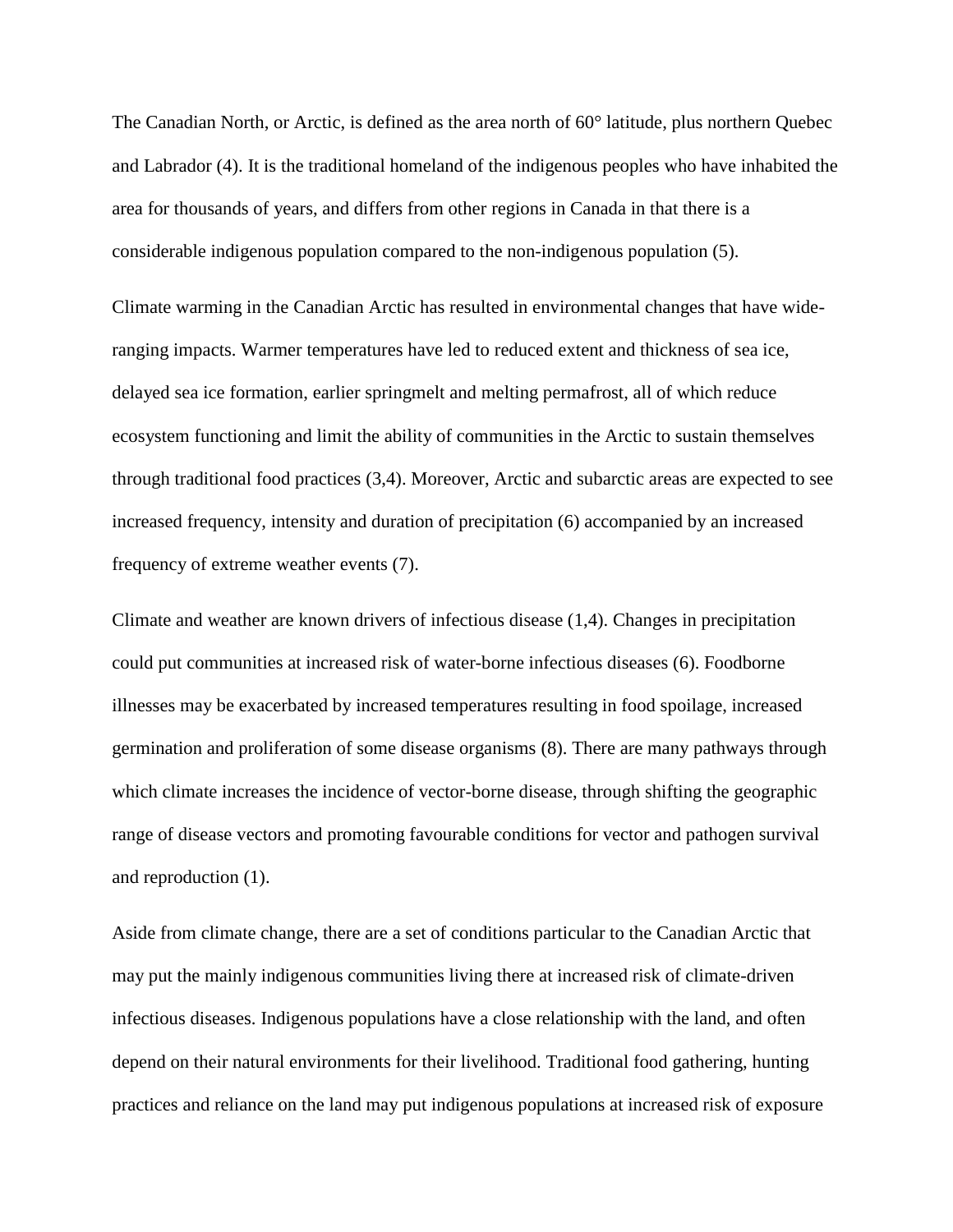to water-, food- and vector-borne illnesses. There are existing health disparities between the indigenous communities living in the Canadian North and other Canadians, including the remoteness of the communities, access to health care, infrastructure problems, food security and environmental pollution (7,9). Health inequities and the relationship with the environment, together with a lack of native immunity to disease, make indigenous populations in the Canadian North potentially vulnerable to the effects of emerging infectious diseases (10). With the Arctic warming at more than twice the rate of the global average, this becomes an even more pressing public health concern. As such, this review seeks to examine the risks of infectious disease as a function of climate change in the Canadian North in order to determine knowledge gaps, inform policy and develop appropriate adaptation and mitigation interventions.

### **Methods**

A literature search was conducted using the MEDLINE, EMBASE and Scopus databases. Titles, abstracts and keywords were searched for the following terms: "(Arctic OR Indigenous OR circumpolar) AND (infectious disease\* OR communicable disease\*) AND (climate OR climate change\* OR temperature)". The total number of hits obtained was 140. After limiting the results to those published in English between 2006 to 2016, the number of articles was reduced to 108. Abstracts and titles of these 108 articles were scanned, and if relevant to the research question were included. References of relevant articles were manually searched for other topical studies. A detailed search strategy can be found in the Appendix.

# **Results and Discussion**

#### Waterborne Infectious Disease

Climatic variables can influence the incidence of water-borne illnesses through changes in water quantity and quality. There is an association between weather events such as heavy precipitation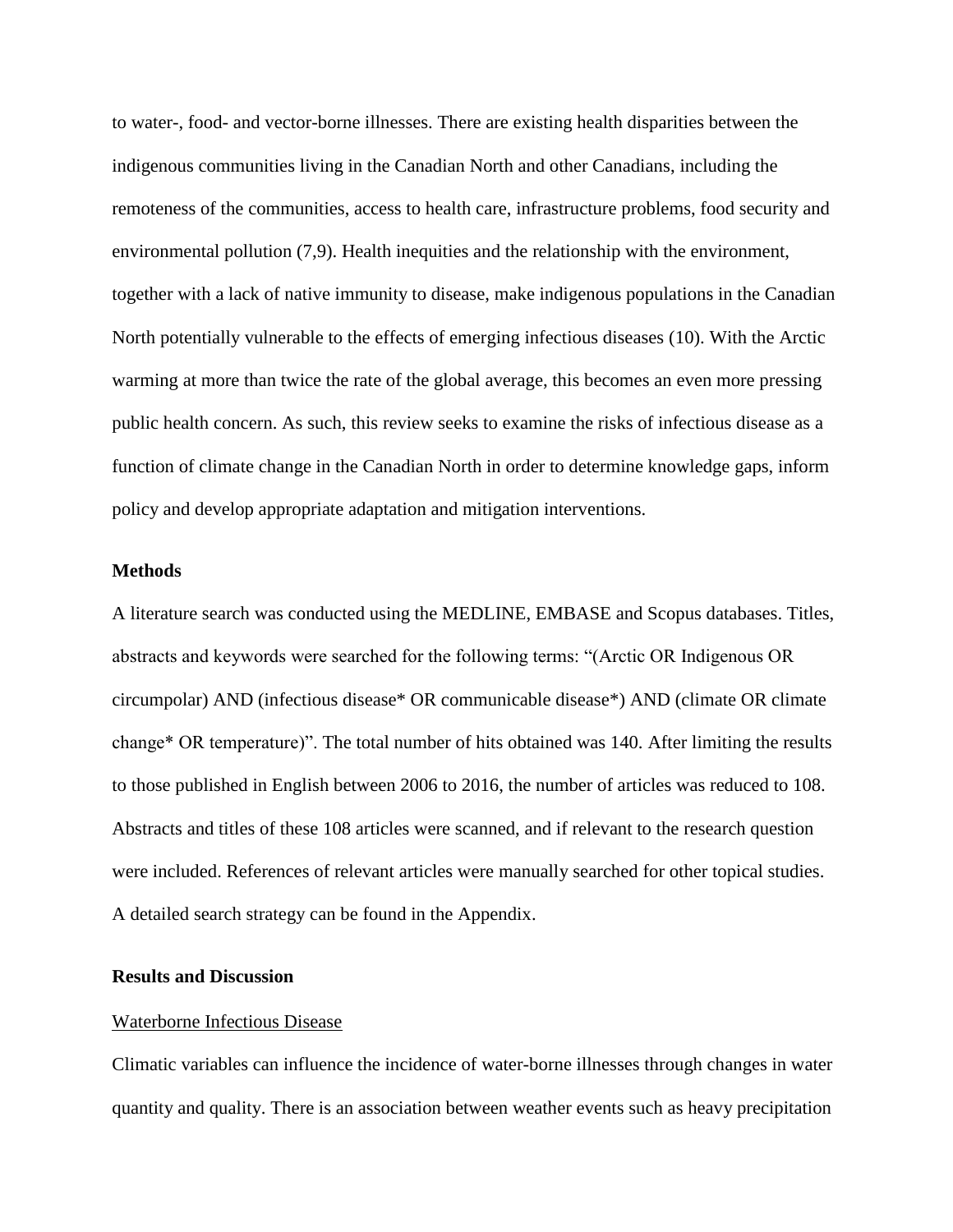and spring melt that can affect water quality and consequently waterborne disease incidence (6). During periods of heavy rainfall or snowmelt, water turbidity is increased as a consequence of higher water velocity (6). This higher turbidity mixes and transports pathogens into water supplies, increasing the risk of exposure to humans (6). Another mechanism through which climatic factors magnify the risk of infectious disease exposure by allowing pathogens to enter the water supply is through flash floods. This occurs either through contamination of groundwater (7) or through inundation of sewage systems (1).

Hydroclimatic variables have previously been demonstrated to increase the incidence of acute gastro-intestinal illness in two anonymized communities in British Columbia, Canada. Galway et al. (11) conducted an epidemiological study investigating the influence of temperature, precipitation and streamflow on gastro-intestinal illness in two communities in British Columbia, Canada. One of these communities was situated in a snowmelt-dominated watershed, where increasing streamflow in the preceding month was positively associated with the reported cases of acute gastro-intestinal illness. The authors postulated that rapid snowmelt in the community contributed to the peak of the gastro-intestinal illness seen in summer months.

Harper et al. (6) conducted a study exploring the relationship between weather, water quality and infectious gastrointestinal illness in two Inuit communities in Nunatsiavut, Canada. The Inuit communities in Nunatsiavut have already experienced some of the negative effects of climate change. In more recent years, Nunatsiavut has seen increasing temperatures, intensity and frequency of extreme weather events, and more variable precipitation (6). It is known that some residents of this community drink regularly from untreated open water sources. As such, it was theorized that the communities in the study, as well as other Inuit communities, could be at higher risk because of the reliance on untreated, potentially contaminated water sources (6).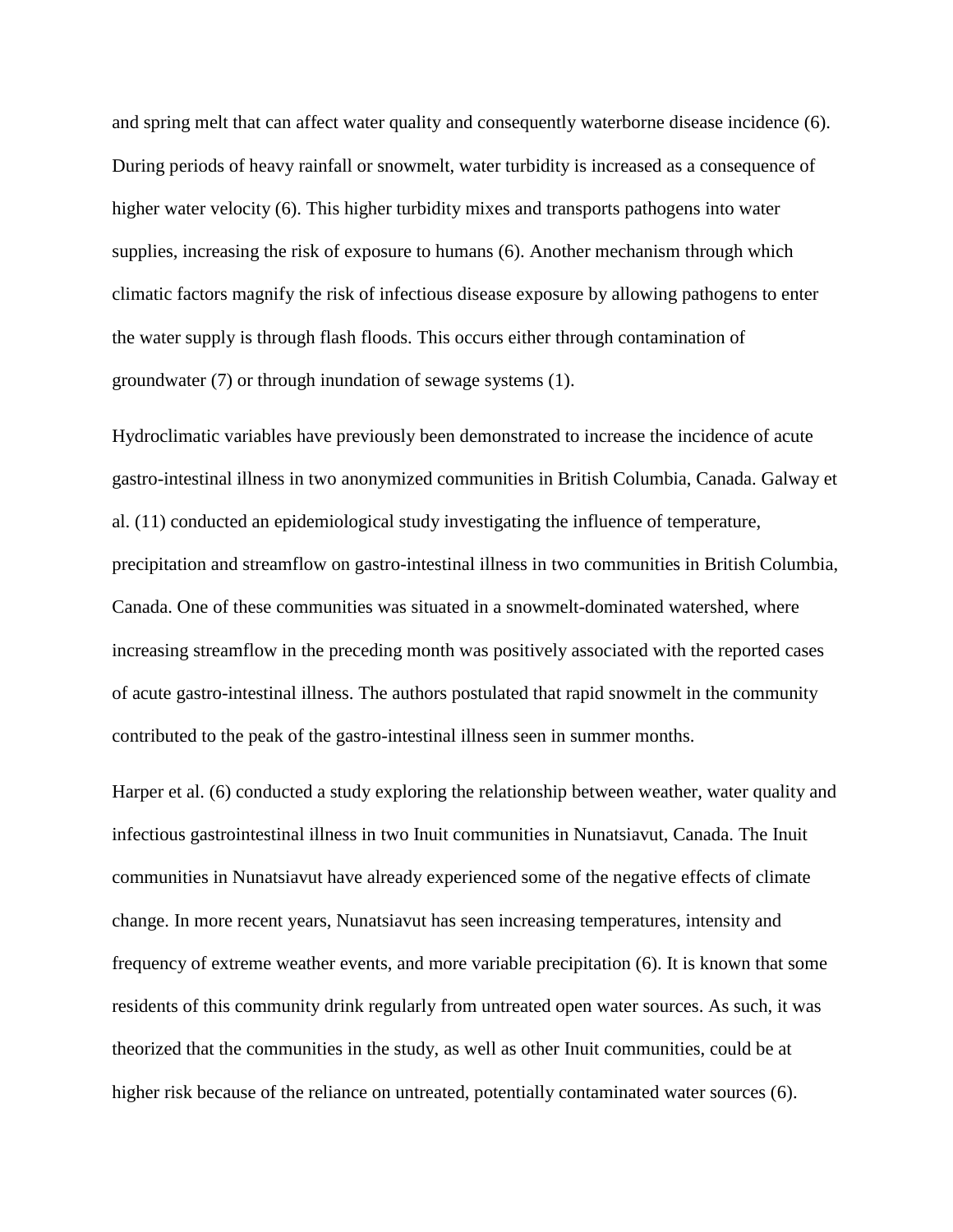Harper et al. (6) found that high water volumes from rainfall and snowmelt predicted higher total coliform and *E.Coli* counts in untreated water from the brooks, and that there was a significant association between water volume and clinic visits for infectious gastrointestinal illness symptoms two and four weeks after. It was estimated that the increased concentration of pathogens in the water was due to overland transport after heavy rainfall and rapid snowmelt.

#### Foodborne Infectious Disease

Foodborne illnesses have also been associated with conditions created by a changing climate. An upsurge in foodborne disease can be attributed to warmer temperatures that occur in greater magnitude and frequency than previously (1). Salmonellosis, botulism and campylobacteriosis are foodborne illnesses that have been linked with warmer temperatures (1,12). Higher temperatures promote the growth, survival and replication of pathogens responsible for foodborne illness (7).

Since *Clostridium botulinum* spores are germinated at temperatures above 4°C, a warming climate may induce more cases of food-borne botulism. This is especially problematic in the Canadian North due to traditional food practices involving canning, fermentation and food storage (12). Often, indigenous populations living in the Canadian North keep their food from spoiling by storing it on or beside permafrost. The loss of permafrost from warming temperatures leads to food spoilage and food-borne illness. Other food practices such as air-drying of meat also increases the risk of exposure to pathogens as ambient temperatures rise from climate change (12).

Despite these risk factors, few outbreaks have been documented of food-borne illness in the Arctic. One reported outbreak of gastroenteritis has been reported in Alaska as a result of consumption of farmed oysters aboard a cruise ship (13). Using a retrospective cohort design,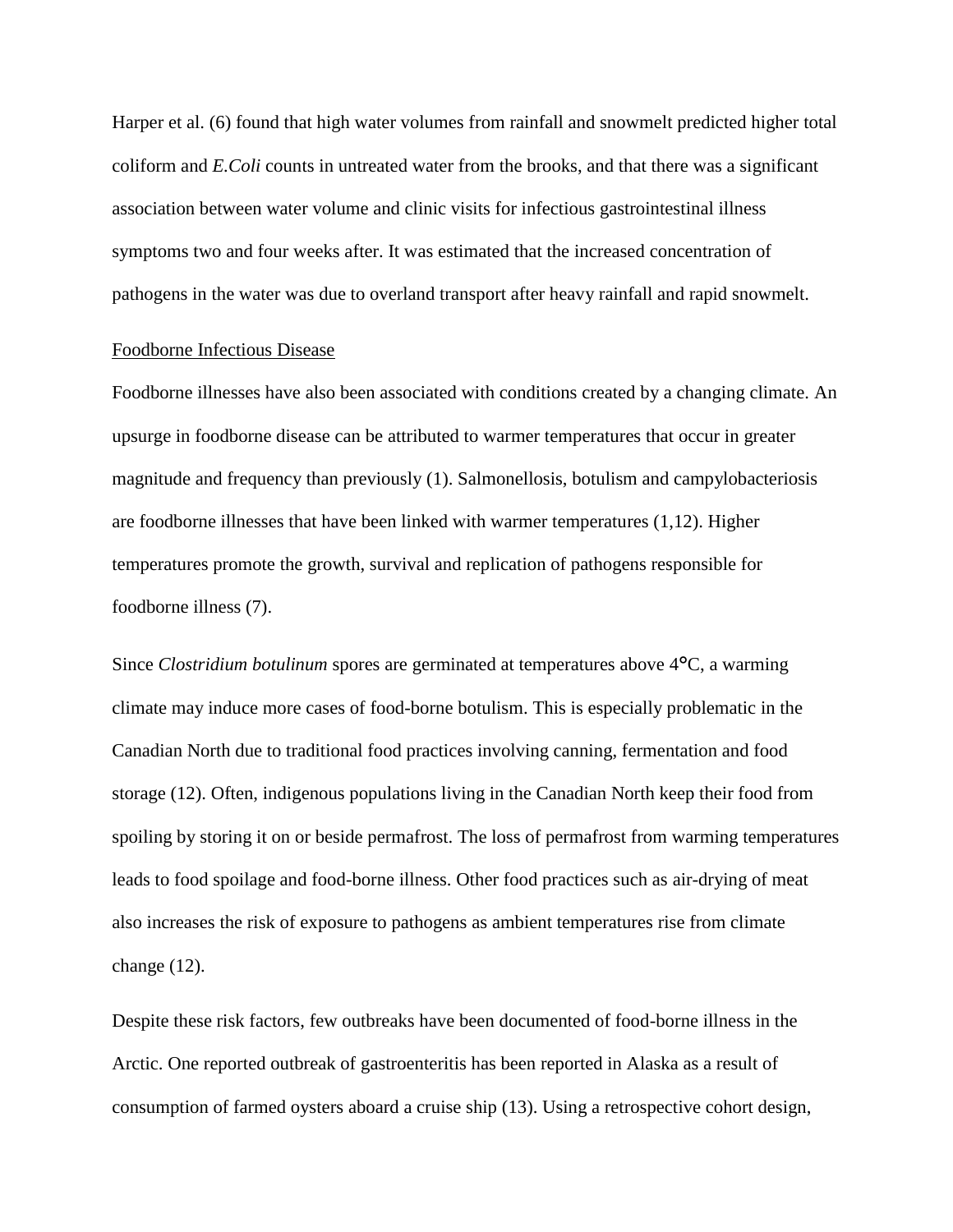McLaughlin et al. (13) found that the outbreak caused by *Vibrio parahemolyticus* occurred at a sea water temperatures above 15°C at the time of harvesting the oysters, indicating that higher water temperatures are problematic for oysters and the humans that consume them.

### Zoonotic Disease

Climate change and warmer temperatures alter the transmission dynamics of disease that spread from animals to humans. Increased risk of zoonoses comes from warming temperatures that promote the survival of the animal disease host by allowing them to overwinter when they normally would not be able to (14). Consequently, hosts, both susceptible and infected, proliferate in numbers and increase the risk of infecting humans. Climate change could also drive infectious disease in the Arctic through animal hosts migrating further north as warmer temperatures allow them to expand their habitats (14). One such northward moving host is the beaver, which carries the *Giardia lamblia* parasite that can contaminate water sources and cause giardiasis in humans (14). Climate change also drives environmental destruction, leading to perturbations in ecological systems and processes that can further alter the transmission dynamics of zoonotic diseases. By changing the animal-pathogen-human interface, climate change may drive infectious disease by increasing interactions along the interface.

Adding a layer of complexity to zoonoses risk in northern Canadian indigenous populations is the traditional food and hunting practices of the peoples. The reliance on hunting both marine and land animals for food means that there is already a high level of exposure to potentially disease-carrying animals. Species of *Brucella* that cause infection in humans have been found in caribou meat, and more recently in marine mammals such as seals (4). The *Trichinella* parasite in the Arctic causes outbreaks in humans as well, and is related back to consuming undercooked bear and walrus meat (4). While Parkinson (4) hypothesizes that loss of sea ice has changed the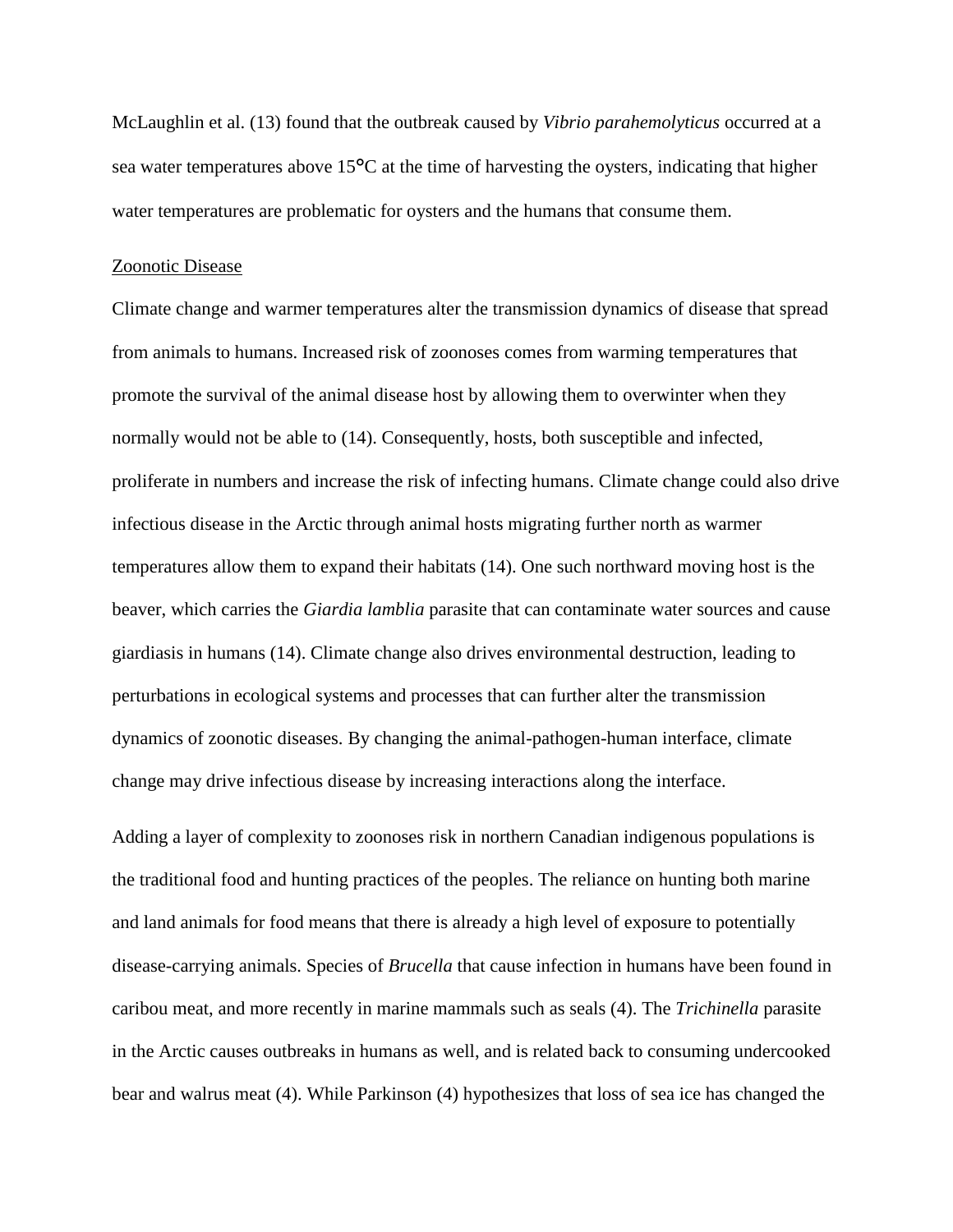habitat, breeding and hunting grounds of marine mammals and altered transmission dynamics of zoonotic disease, empirical evidence linking both *Brucella* and *Trichinella* to climate change is lacking.

### Vector-Borne Disease

Perhaps the best understood group of climate-sensitive diseases is vector-borne illnesses, diseases that are transmitted to humans via an arthropod vector. The three main mechanisms through which vector-borne diseases have been influenced by climate change are (1):

i. The changing geographic range, distribution and density of disease vectors, hosts and reservoirs.

ii. Increased survival and reproduction of pathogens, vectors and reservoirs.

iii. A rise in biting rates of vectors and/or more infected vectors driving up the transmission probability of disease.

The impact of climate change on vector-borne diseases is a function of other factors as well, including land use, urban development, behavioural practices such as use of insect repellent and personal protective equipment (PPE), population growth and density and health infrastructure (4).

The expansion in range of vectors, hosts and reservoirs is linked to increasing temperatures. Temperature is the environmental determinant that limits the northernmost range of vectors such as *Borrelia burgdorferi*, the tick that carries Lyme-disease causing pathogen *Ixodes scapularis* (8), and West Nile virus, carried in Canada mostly by the *Culex* genus of mosquitoes (10). Ogden et al. (15) created risk maps that predict the expansion of *I. scapularis* in the future with a changing climate and modelled that under a "slow" greenhouse gas emissions scenario, *I.*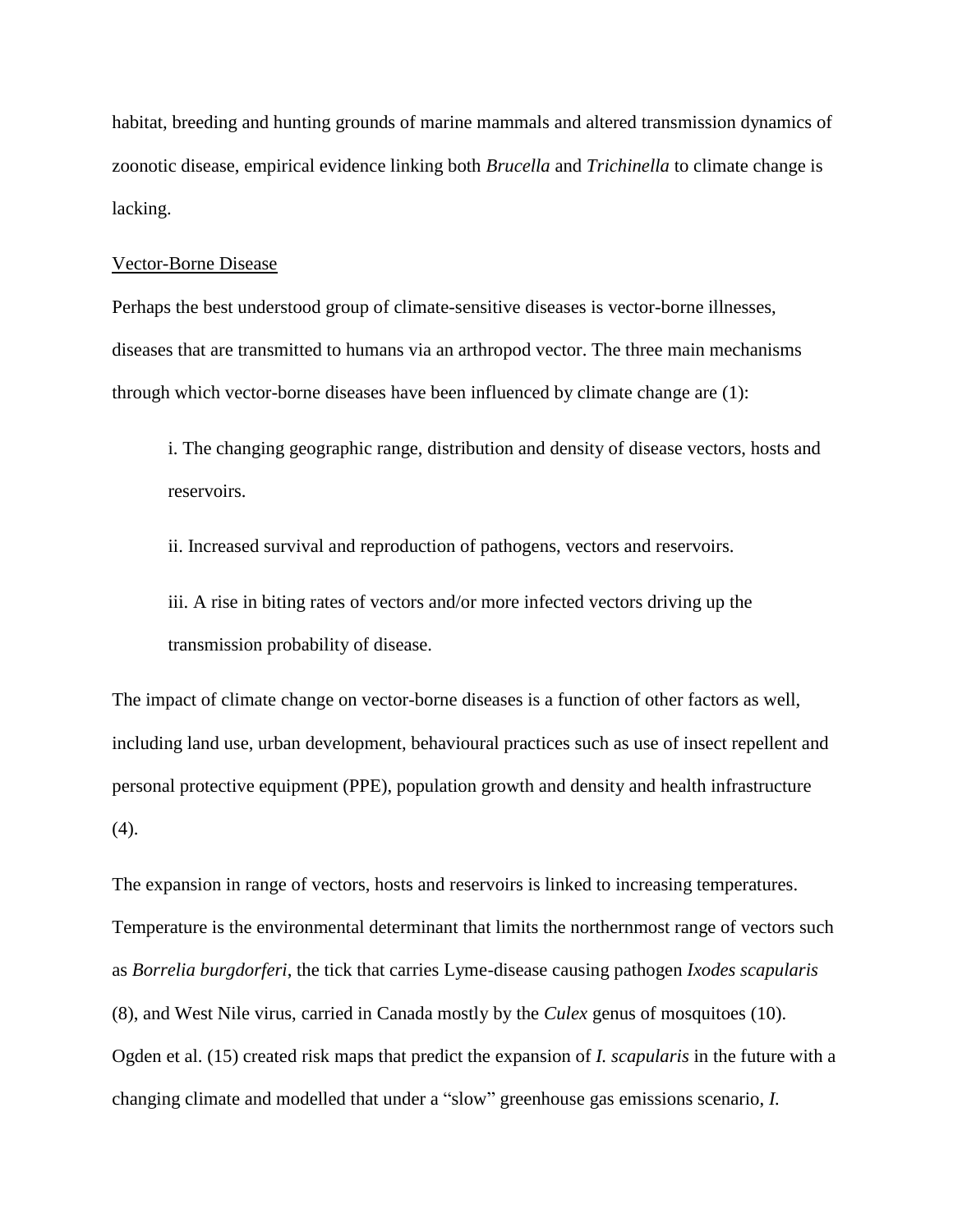*scapularis* populations will not pose a risk to Arctic regions. However, in a "fast" emissions scenario, some regions of the south Arctic will be at moderate risk for established populations of *I. scapularis* by 2080, particularly the region of Nunatsiavut (15).

Hoover & Barker (10) quantified the risk of West Nile virus (WNV) in circumpolar regions until the end of the century (10). They estimated that the threshold for WNV replication was 14.3°C, a temperature that the Canadian North is expected to experience with rapidly warming temperatures. Hoover & Barker (10) found that risk of sustained transmission would remain unlikely by 2070 in Arctic regions. The authors concluded that overall, short summers for virus reproduction and amplification, low temperatures in the Arctic and a lack of the *Culex* vectors generally put the Arctic at low risk for sustained WNV transmission. They did, however, note that if anthropogenic factors coalesce and magnify the implications of climate change, there may be high risk of WNV transmission in the Arctic in the future (10).

A review of the evidence found that risk of climate-sensitive infectious disease in the Canadian occurred across four main groups: waterborne, foodborne, zoonotic and vector-borne diseases. This evidence review also found that infectious diseases do not belong to just one domain or group. There is a dynamic interplay of infectious diseases and their risk factors, intensified by climate change and also exacerbated by the close connection with the land of indigenous populations in the Canadian North. For example, beavers are the hosts for the *Giardia* parasite (14). The beaver population has been determined to be increasing and expanding their range northwards, spreading the *Giardia* parasite. *Giardia* is a pathogen responsible for water-borne disease outbreaks, and water-borne illnesses are predicted to occur where untreated surface water is consumed (6).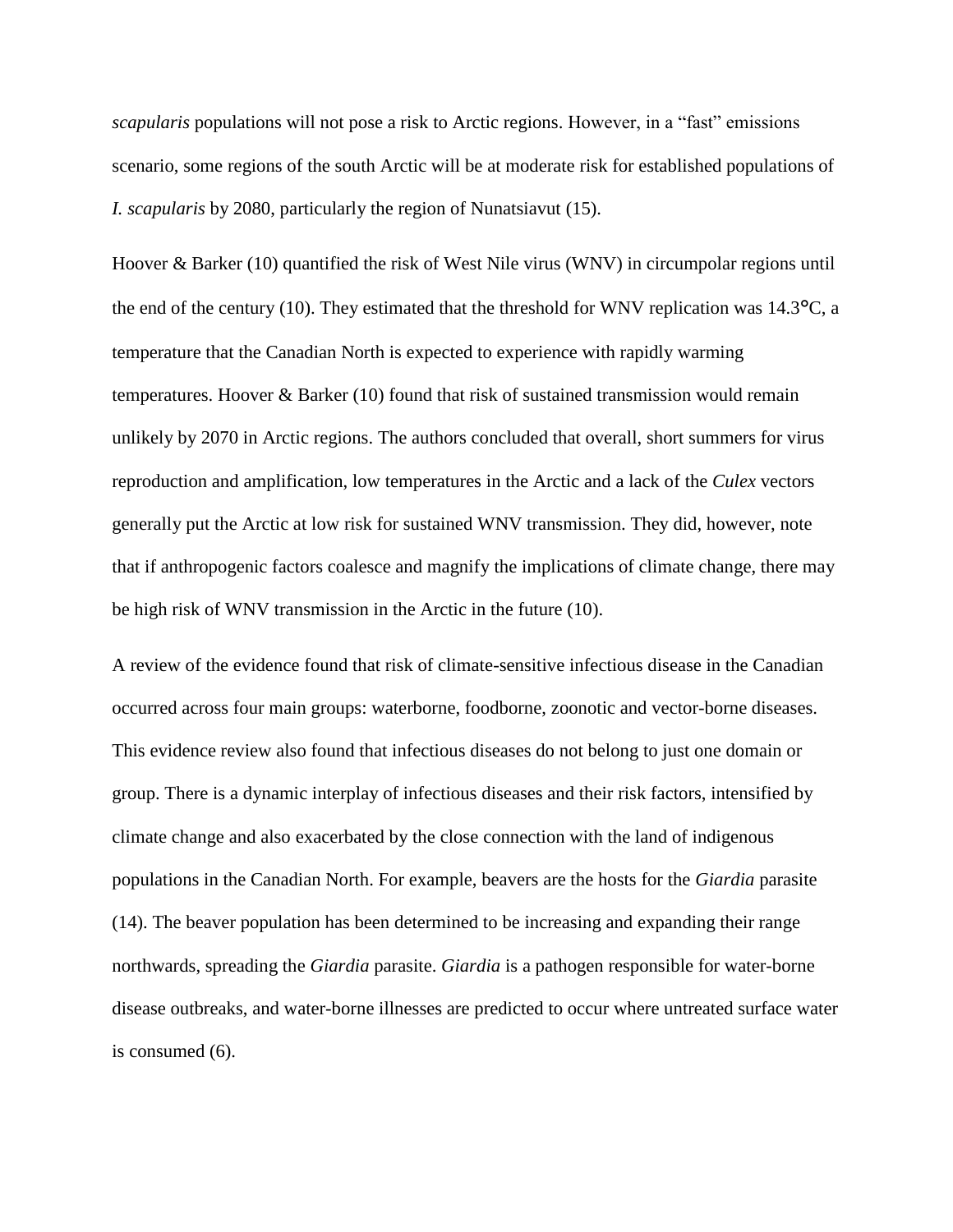There were several limitations to this review. Overall, there was a dearth of literature investigating this environmental health issue. While much of the literature seemed to suggest that there were potential risks and associations between climate change and infectious disease, this was not often supported by empirical evidence. Limited studies specifically investigate infectious disease risk specifically in the Canadian North, where indigenous populations have distinctive vulnerabilities and face unique challenges. Additionally, this review was limited in scope to capture only peer-reviewed literature and as such is not representative of the full breadth of knowledge around this issue. There were also strengths to this review, namely that the evidence used was high-quality peer-reviewed literature.

#### Conclusion

Climate change poses risks for increased incidence of waterborne, foodborne, zoonotic, vectorborne infectious diseases in the Canadian North. This population is particularly vulnerable due to the severity of climate change in the region, the close connection of the indigenous population to the land and the already poor health status and social conditions of the communities in the Canadian North. An evidence review was conducted and found that although transmission pathways exist for infectious disease, there was limited empirical evidence to inform quantification of risk, particularly foodborne and zoonotic diseases. The lack of syndromic and disease surveillance systems, coupled with incomplete local scale climate (long-term) and weather (short-term) observations makes it difficult to compute current and predict future risk. There is especially a lack of longitudinal studies that explore the association of climate with infectious disease, as most of the literature was ecological or anecdotal. Surveillance around climate change and infectious disease should be strengthened to improve climate-sensitive infectious diseases and climate data.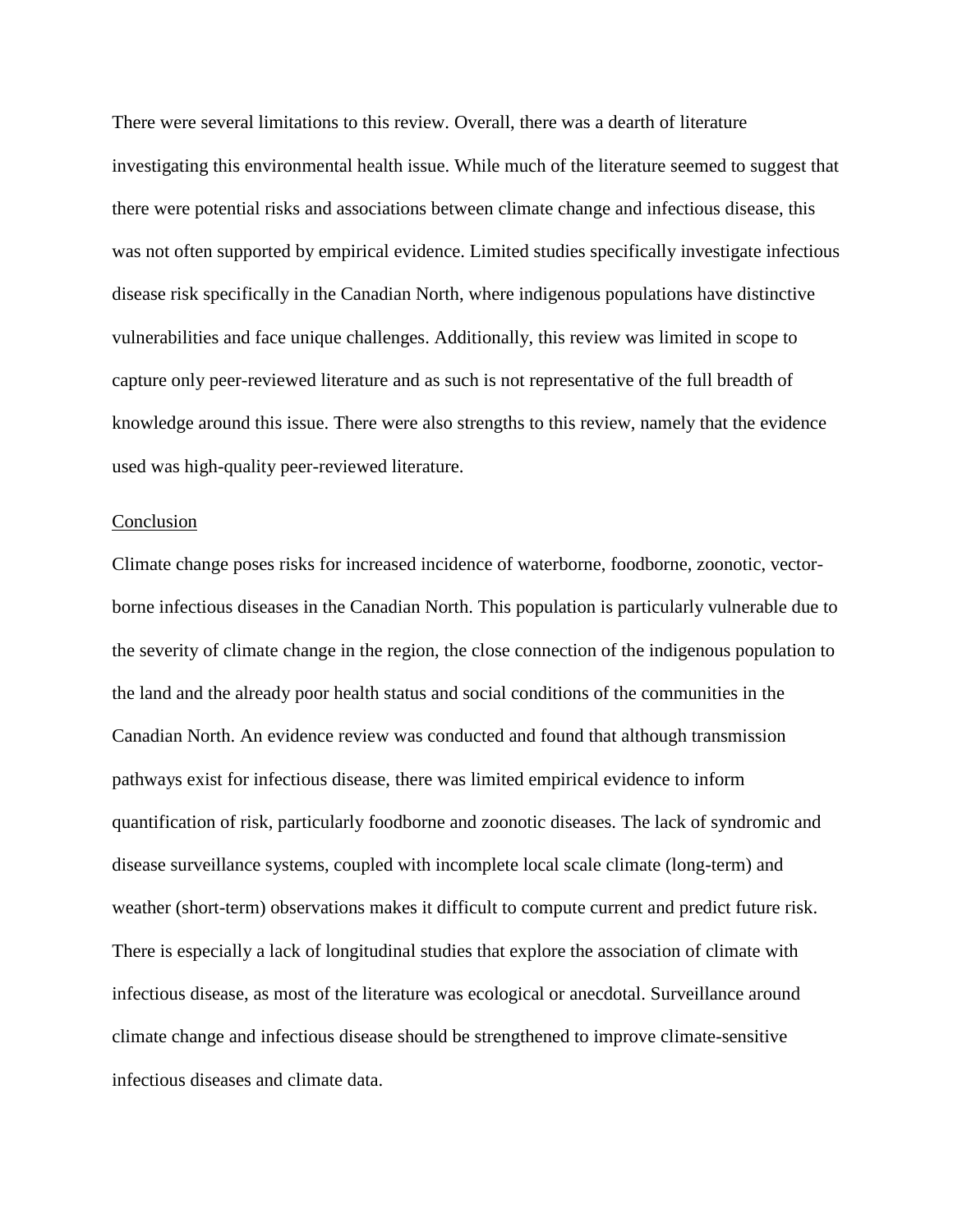There was some evidence that waterborne illness was associated with higher risk of gastroenteric illness, and that vector-borne disease posed some risk to populations in the Canadian North. Risk factors for waterborne, foodborne, zoonotic and vector-borne diseases interact and are amplified by the close connection to the land of indigenous peoples. Consulting with indigenous peoples in order to come up with culturally appropriate and community-driven adaptation and mitigation initiatives is a necessary approach to tackle climate change and infectious disease risk in the Canadian North.

# **References**

- 1. Patz JA, Grabow ML, Limaye VS. When it rains, it pours: Future climate extremes and health. Ann. Glob. Health. 2014; 80:332-344.
- 2. IPCC. Summary for Policymakers. In: Climate Change 2014: Impacts, Adaptation, and Vulnerability. Part A: Global and Sectoral Aspects. Contribution of Working Group II to the Fifth Assessment Report of the Intergovernmental Panel on Climate Change. Cambridge: Cambridge University Press; 2014. pp. 1-32.
- 3. Dudley JP, Hoberg EP, Jenkins EJ, Parkinson AJ. Climate Change in the North American Arctic: A One Health Perspective. EcoHealth. 2015; 12:713-725.
- 4. Parkinson, A.J. Circumpolar populations, climate and environmental change, and the impact on infectious disease patterns. In IOM (Institute of Medicine). The influence of global environmental change on infectious disease dynamics. Washington, DC: The National Academies Press; 2014.
- 5. Simeone T. The Arctic: Northern Aboriginal Peoples. Parliament of Canada; 2008 [cited 2016 April 4]. Available from: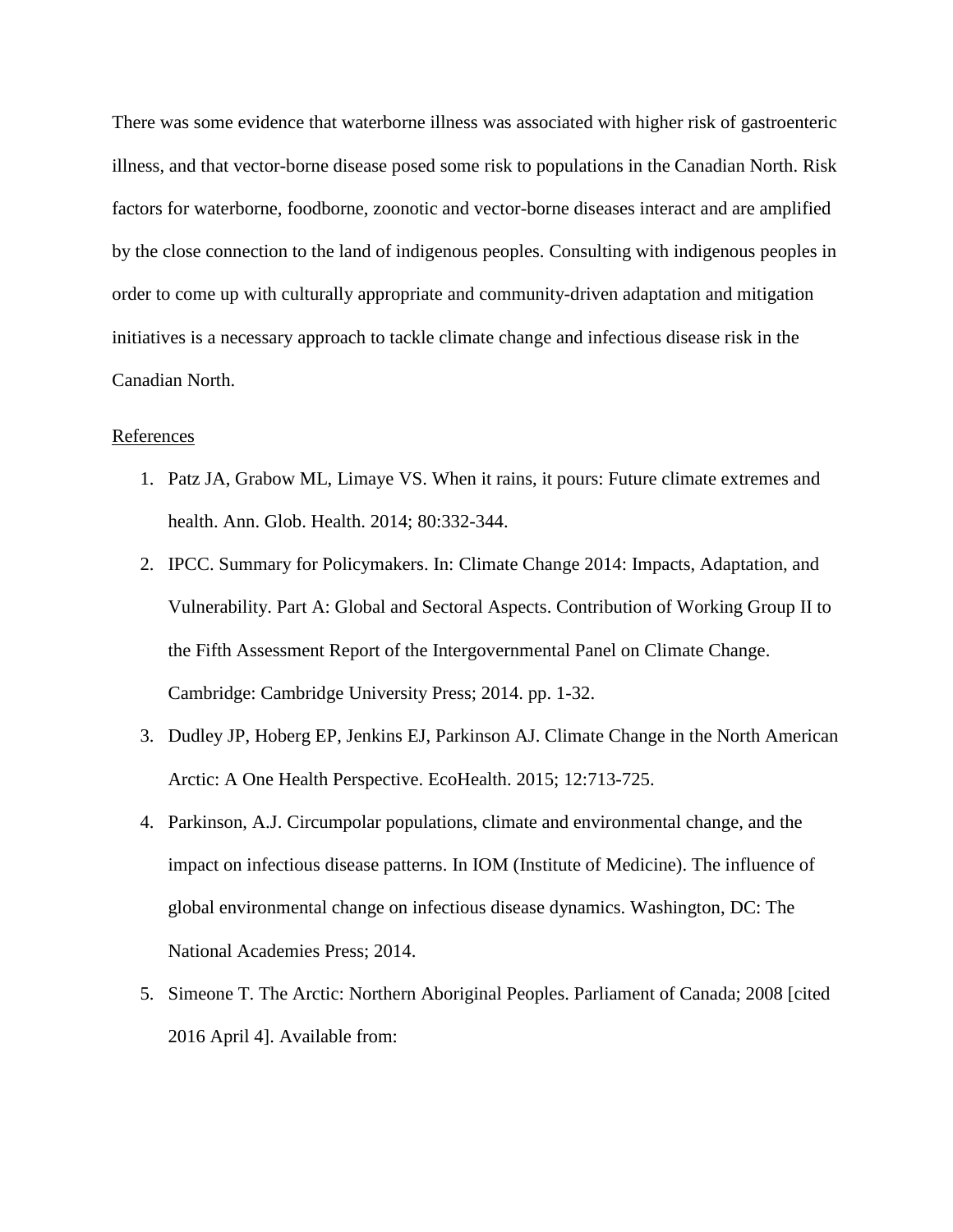http://www.lop.parl.gc.ca/content/lop/researchpublications/prb0810 e.htm#climatechange.

- 6. Harper, SL, Edge, VL, Schuster-Wallace, CJ, Berke, O, McEwen, SA. Weather, water quality and infectious gastrointestinal illness in two Inuit communities in Nunatsiavut, Canada: Potential Implications for Climate Change. EcoHealth. 2011; 8:93-108.
- 7. Hedlund C, Blomstedt Y, Schumann B. Association of climatic factors with infectious diseases in the Arctic and subarctic region – a systematic review. Global Health Act. 2014; 7:24161, http://dx.doi.org/10.3402/gha.v7.24161.
- 8. Greer A, Ng V, Fisman D. Climate change and infectious diseases in North America: the road ahead. CMAJ. 2008; 178(6):715-722.
- 9. Parkinson AJ. International Circumpolar Surveillance, an Arctic Network for Surveillance of Infectious Diseases. Emerging Infectious Diseases. 2008; 14(1):18-24.
- 10. Hoover KC, Barker CM. West Nile virus, climate change, and circumpolar vulnerability. WIREs Clim. Change. 2016; doi: 10.1002/wcc.382.
- 11. Galway LP, Allen DM, Parkes MW, Li L, Takaro TK. Hydroclimatic variables and acute gastro-intestinal illness in British Columbia, Canada: A time series analysis. Water Resour. Res. 2015; 51:885–895.
- 12. Parkinson AJ, Evengard B. Climate change, its impact on human health in the Arctic and the public health response to threats of emerging infectious diseases. Glob. Health Act. 2009; doi: 10.3402/gha.v2i0.2075.
- 13. McLaughlin JB, Depoala A, Bopp CA, Martinek KA, Napolilli N, Allison C et al. Emergence of Vibro parahaemolyticus gastroenteritis associated with consumption of Alaskan oysters and its global implications. NEJM. 20015; 353:1463-1470.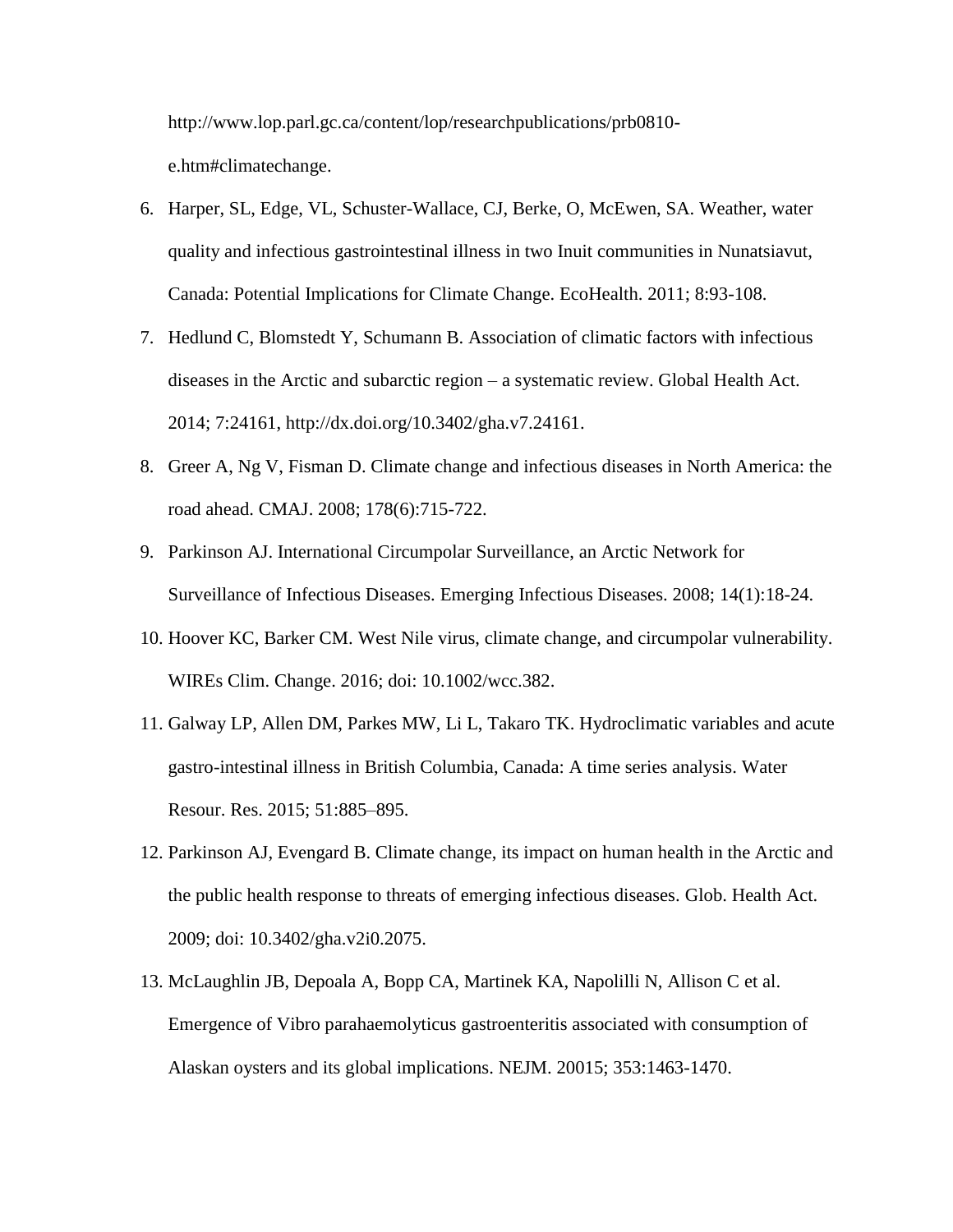- 14. Parkinson AJ, Butler JC. Potential impacts of climate change on infectious diseases in the Arctic. Int J Circumpolar Health. 2005; 64(5):478-86.
- 15. Ogden NH, St-Onge L, Barker IK, Brazeau S, Bigras-Poulin M, Charron DF et al. Risk maps for range expansion of the Lyme disease vector, Ixodes scapularis, in Canada now and with climate change. Int. J. Health Geogr. 2008; 7(24): doi:10.1186/1476-072X-7-24.

# **Appendix**

## Search Strategy

## MEDLINE

*MeSH terms:* Inuits, Arctic Regions, Health Services (Indigenous), Communicable Diseases, Climate, Climate Change, Temperature

*Keywords:* circumpolar.mp., arctic.mp., indigenous.mp., infectious disease\*.mp., climate change\*.mp.

*Boolean Logic:* (Inuits OR Arctic Region OR Health Services (Indigenous) OR indigenous.mp. OR circumpolar.mp. OR arctic.mp.) AND (Communicable Diseases OR infectious disease\*.mp.) AND (Climate OR Climate Change OR Temperature OR climate change\*.mp.)

*Limits Applied:* English Language and Year = 2006 to Current

*Refinement and limits:* These limits were applied to eliminate articles in languages other than English. The body of knowledge on climate change and knowledge of infectious disease risk in the Arctic is constantly being refined. Limiting the articles to 2006 ensures that articles were recent enough to be relevant in the present day.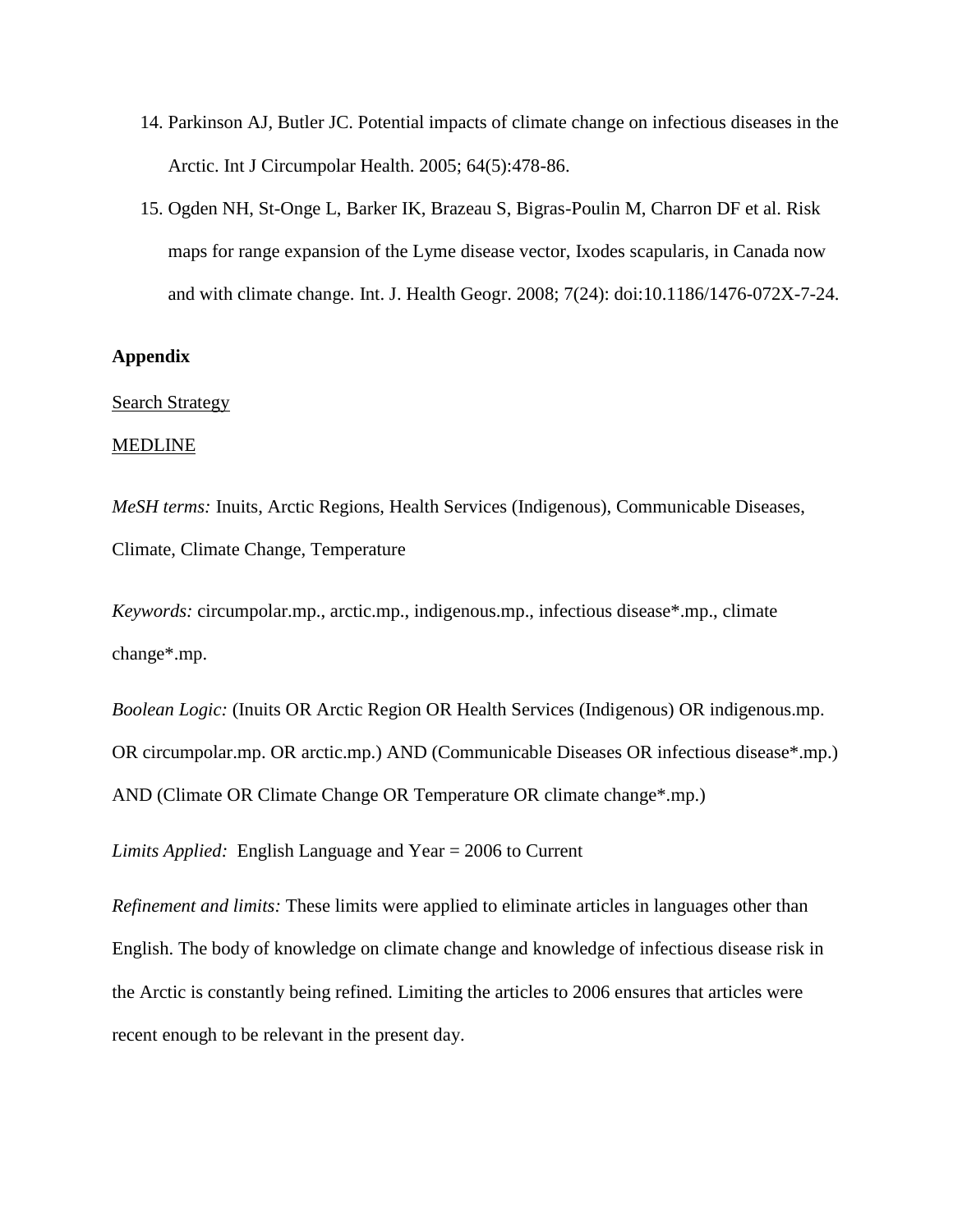*Summary of Results:* The total number of hits obtained was 27. With the English language limit and restriction to articles newer than 2006, this number came down to 21 results.

## EMBASE

*Thesaurus terms:* Inuit, Arctic, Eskimo, Communicable Disease, Arctic Climate, Climate, Climate Change

*Keywords*: circumpolar.mp., indigenous.mp., infectious disease\*.mp., climate change\*.mp. *Boolean Logic*: (Inuit OR Arctic OR Eskimo OR circumpolar.mp. OR indigenous.mp.) AND (Communicable Disease OR infectious disease\*.mp.) AND (Arctic Climate OR Climate OR Climate Change OR climate change\*.mp.)

*Limits Applied*: English language and Publication year 2006 to Present

*Refinement and limits:* See reasoning as applied to MEDLINE search above.

*Summary of Results:* The total number of hits obtained was 22. With the English language limit and restriction to articles newer than 2006, this number came down to 18 results.

#### Scopus

*Title, Abstract and Keywords*: Arctic, Indigenous, circumpolar, (infectious disease\*), (communicable disease\*), climate, (climate change\*), temperature

*Boolean Logic*: (Arctic OR Indigenous OR circumpolar) AND (infectious disease\* OR communicable disease\*) AND (climate OR climate change\* OR temperature).

*Limits Applied*: English language and Years 2006 to 2016.

*Refinement and limits:* See reasoning as applied to MEDLINE search above.